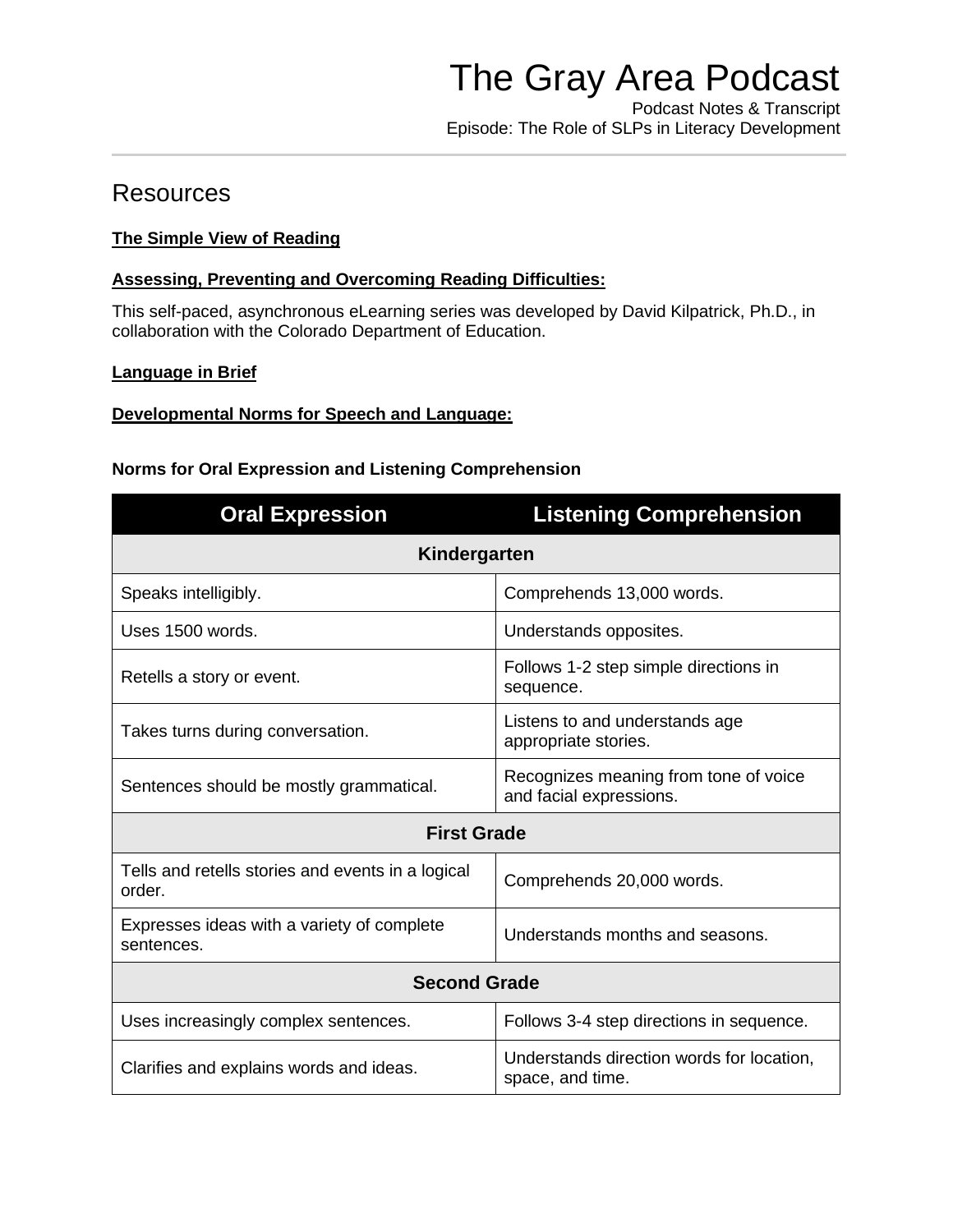Podcast Notes & Transcript Episode: The Role of SLPs in Literacy Development

| <b>Oral Expression</b>                                                                                            | <b>Listening Comprehension</b>                                   |  |
|-------------------------------------------------------------------------------------------------------------------|------------------------------------------------------------------|--|
| Uses oral expression to inform, persuade and to<br>entertain.                                                     | Answers questions about grade level story<br>or theme correctly. |  |
| Opens and closes conversation appropriately.                                                                      |                                                                  |  |
| Experiments with vocabulary.                                                                                      |                                                                  |  |
| <b>Third Grade</b>                                                                                                |                                                                  |  |
| Summarizes a story accurately.                                                                                    | Listens attentively in group situations.                         |  |
| Uses content area vocabulary.                                                                                     | Understands grade level material.                                |  |
| Explains what he/she has learned.                                                                                 | Expresses well-developed time and<br>number concepts.            |  |
| Varies verbal and nonverbal behaviors<br>depending on the audience (more formal to<br>teacher than with peers).   |                                                                  |  |
| <b>Fourth Grade</b>                                                                                               |                                                                  |  |
| Understands some figurative language.                                                                             | Listens to and understands information<br>presented by others.   |  |
| Participates in group discussions.                                                                                | Forms opinions based in evidence.                                |  |
| Makes effective oral presentations.                                                                               | Listens for specific purpose.                                    |  |
| Identifies main idea and supporting details.                                                                      | Asks clarifying questions.                                       |  |
| Chooses vocabulary appropriate to the<br>message.                                                                 | Uses listening skills to understand<br>directions.               |  |
| Uses grammatically correct speech                                                                                 |                                                                  |  |
| <b>Fifth Grade</b>                                                                                                |                                                                  |  |
| Makes planned oral presentations appropriate<br>to the audience.                                                  | Listens and draws conclusions in subject<br>area.                |  |
| Maintains eye contact, uses gestures, facial<br>expressions, and appropriate voice during<br>group presentations. | Distinguishes fact from fiction.                                 |  |
| Summarizes main points.                                                                                           |                                                                  |  |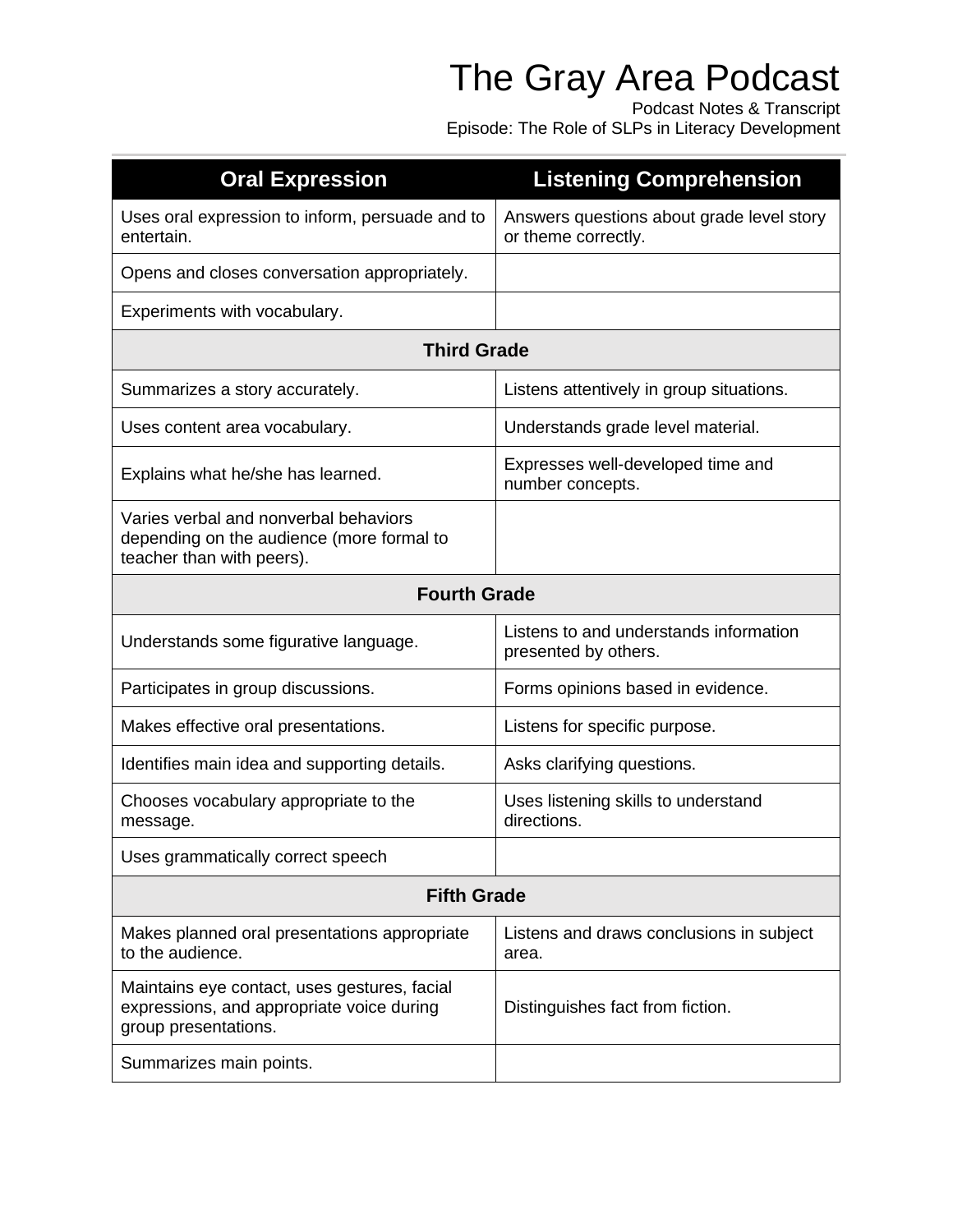Podcast Notes & Transcript Episode: The Role of SLPs in Literacy Development

| <b>Oral Expression</b>                                                                                    | <b>Listening Comprehension</b>                                                            |  |
|-----------------------------------------------------------------------------------------------------------|-------------------------------------------------------------------------------------------|--|
| Reports about information gathered in group<br>activities.                                                |                                                                                           |  |
| <b>Middle School</b>                                                                                      |                                                                                           |  |
| Presents ideas effectively in discussion with a<br>wide range of audiences.                               | Recognizes stylistic elements, such as<br>tone of voice and body language.                |  |
| Uses a wide range vocabulary for different<br>purposes.                                                   |                                                                                           |  |
| Uses figures of speech.                                                                                   |                                                                                           |  |
| Uses a variety of simple and complex sentence<br>structures.                                              |                                                                                           |  |
| Defends a point of view.                                                                                  |                                                                                           |  |
| <b>High School</b>                                                                                        |                                                                                           |  |
| Supports a point of view using various forms of<br>persuasion.                                            | Self-evaluates oral presentations.                                                        |  |
| Incorporates materials from a wide range of<br>sources (newspapers, books, technical<br>materials, etc.). | Recognizes a speaker's point of view,<br>purpose, and historical and cultural<br>context. |  |
| Selects and presents a focused topic.                                                                     | Analyzes and synthesizes materials<br>presented orally.                                   |  |
| Experiments with stylistic elements.                                                                      |                                                                                           |  |
| Uses language to solve problems.                                                                          |                                                                                           |  |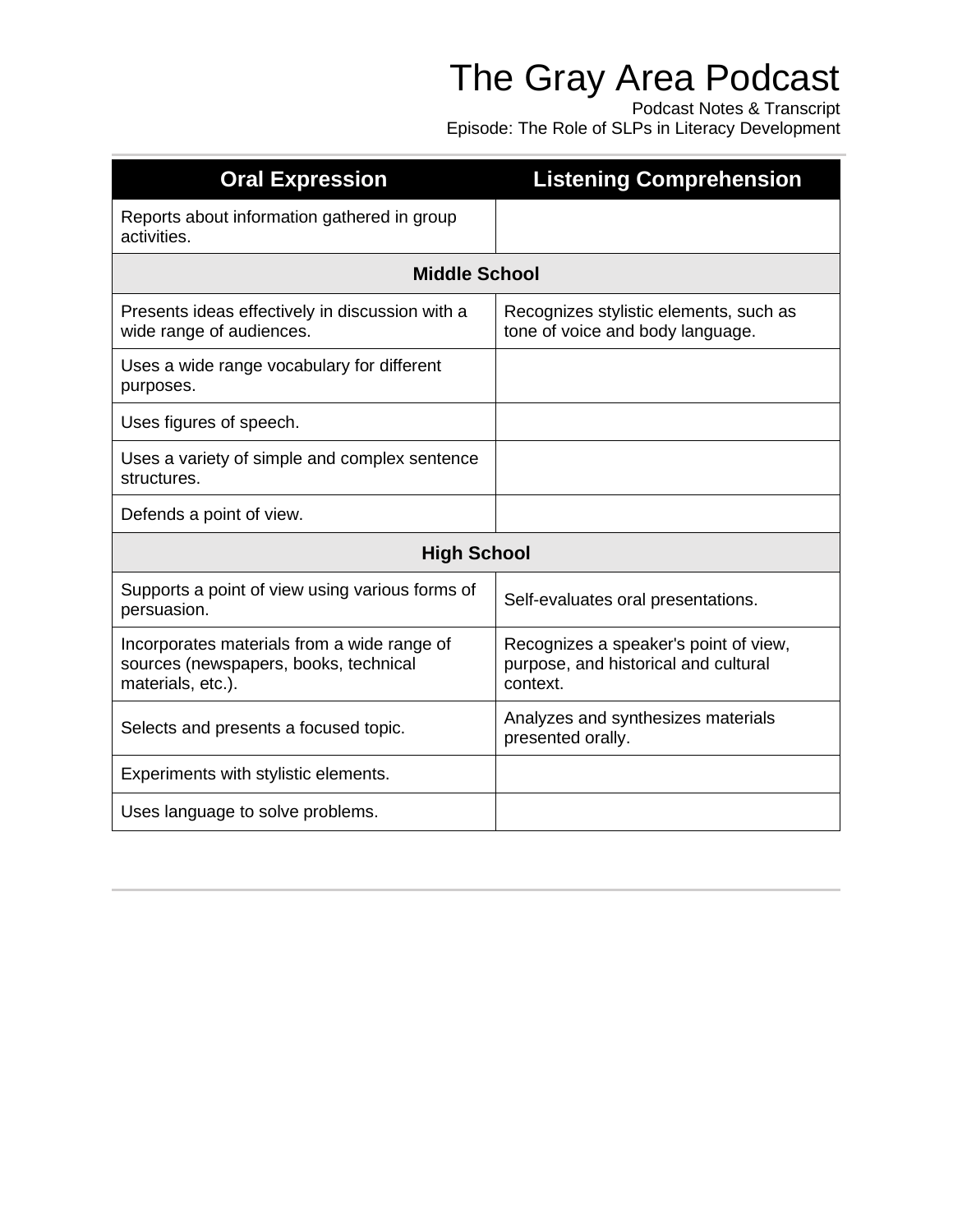Podcast Notes & Transcript Episode: The Role of SLPs in Literacy Development

# **TRANSCRIPT**

### **SUMMARY KEYWORDS**

child, language comprehension, word, speech language pathologist, language, classroom teacher, reading, kids, teacher, decoding, risk factors, classroom, area, phonological, speech, important, assessment, hearing, role, adult

### **SPEAKERS**

Veronica Fiedler, Tami Cassel

### **Veronica Fiedler** 00:15

Greetings friends and colleagues, welcome to the Gray Area, a podcast where we examine pressing issues and common questions about specific learning disability. I am your host Veronica Fiedler, the specific learning disability specialist of the Colorado Department of Education. Today, we are going to be discussing the role of the speech language pathologist and early reading development. And joining us today is Tammy Cassel. Tammy, do you want to tell us a little about yourself in your role here at CDE?

### **Tami Cassel** 00:54

Yeah, I am the speech language pathology consultant. I've been in education settings. Since the beginning of my career, which is 30 plus years, we will not go into the detail of all the years. I started in some of our school districts as your typical speech language pathologists working with kids from preschool to transition age. And then I moved more specifically into assistive technology and became an assistive technology coordinator in one of the districts. And then I moved into, as my nephew always called, it the dark side of administration, and kind of got a different perspective of special education processes from that level. And then I moved up to the Department of Education where I've been supporting SLPs and parents and just in general, educators around areas and questions of speech language.

### **Veronica Fiedler** 01:49

Well, thank you so much for joining us today and lending your expertise to this conversation. The catalyst actually for this for this particular topic is rooted in my own experience in the field as a special education generalist, you know, and so I always had students on my caseload that had speech language services, and but my understanding... I had a serious lack of understanding of the role of the SLP. And their, expertise, and the importance that that expertise is in reading specifically. And so, and I feel like this lack of understanding is kind of really common out there, especially among generalists that SLPs are really important, they play a really important role in supporting students with reading difficulties. So I wanted to explore this a little bit more and put this information out there for other people who are like me, and who just didn't know. And so, um, so to better understand the role of the SLP in early literacy, I want to frame the conversation in the Simple View of Reading. And so for listeners, if you have never heard of the Simple View of Reading, I encourage you to Google it and inform yourself a little bit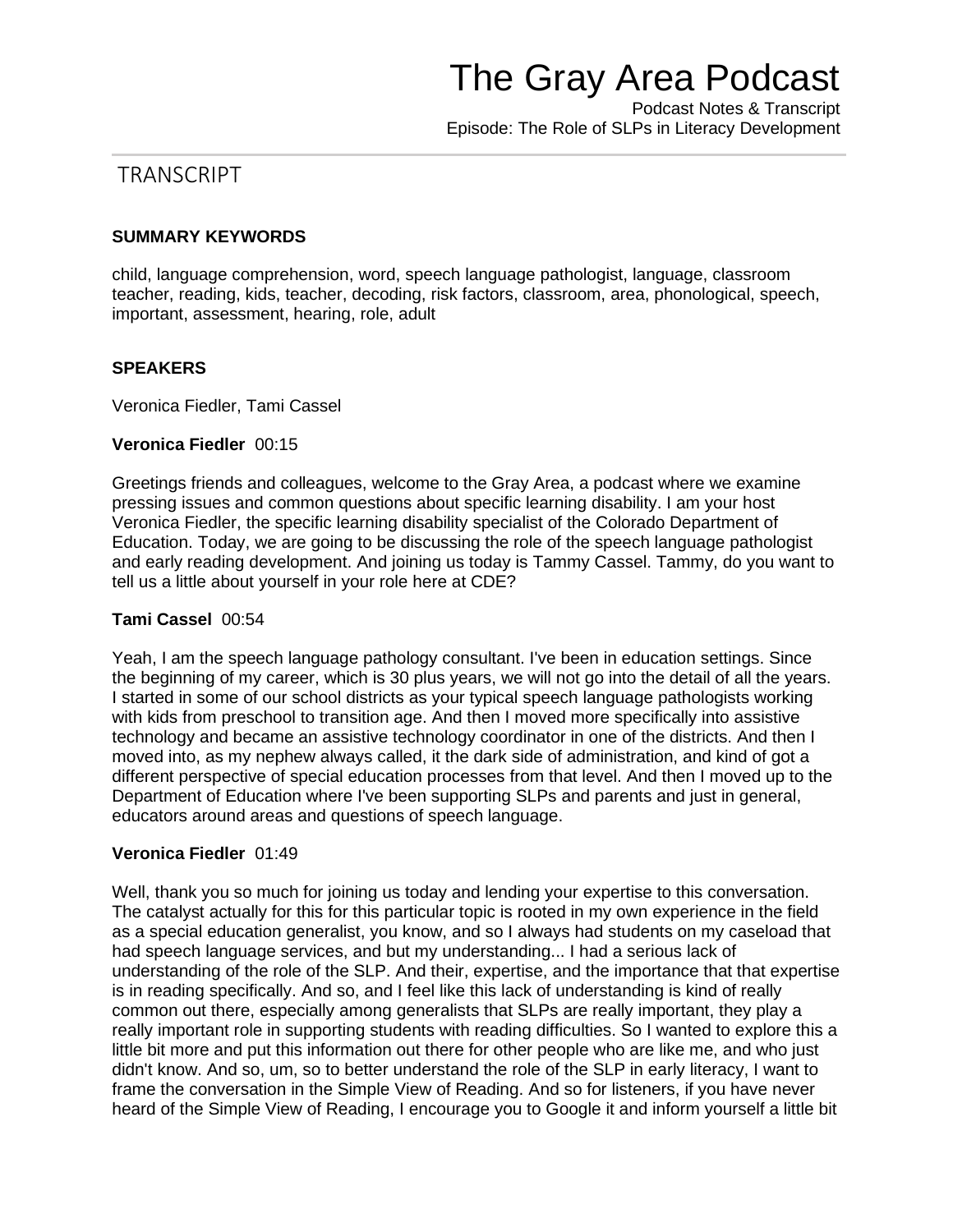Podcast Notes & Transcript Episode: The Role of SLPs in Literacy Development

more. So for the purposes of this podcast, I'm going to briefly go over it, the simple view of reading is basically a math equation. And it is decoding times language comprehension equals reading comprehension. And it basically lays out that these two things need to be in place solidly. So a reader needs to be able to decode the written language, and they also need to have language comprehension to be able to understand the language, they're reading in order to have reading comprehension. And so first, I want to I want to talk about the decoding piece. And so when we're talking about decoding, we're talking about basic word level reading. So that involves letter sound knowledge, phonological phonemic blending phonemic awareness and orthographic knowledge. And so what are some of the early indicators or the risk factors that a teacher or a parent should be aware of that are specific to possible future decoding problems? And how can the SLPs expertise support the development of these decoding skills?

# **Tami Cassel** 04:23

So, there are several key risk factors for dyslexia and one being genetics. So, I think that that's important. A lot of times we don't necessarily know the family histories, but that definitely plays a role in reading disabilities. And there's also weak oral language skills. So students that are challenged with their oral language skills that could be another area that pops up. Hearing difficulties and it doesn't have to just be specifically to kids who are deaf and hard of hearing. Obviously, those children are going to have issues here in the phonological sounds in our language, but children who have hearing difficulties in the sense of like an auditory processing difficulty, that could also be considered a risk factor to be aware of. And then obviously, the speech sound disorders. And there are some cognitive factors that play into this as well, such as language and executive functioning skills. So classroom teachers and parents may be able to observe children having difficulties in these areas, and one of the areas would be multi syllabic words. So children who are developing there's an age appropriate range in which kids will kind of reverse syllables in multisyllabic words, for example, it's often you'll hear a child between the ages of two to four saying "aminals" for the word animals, or "rysausorus" for rhinoceros. And so with spaghetti or pisketti for spaghetti is one of the more common ones right and up to a certain point up to around about the age of four. This is typical developing. Kids are hearing the sounds they're working on the sequencing of these different multisyllabic words. And so that that's not a big warning sign. But if that continues beyond about kindergarten age, then it is more of a warning sign that says, okay, something is amiss in their phonological system, and kids with speech sound disorders. So the example of the "aminals" and animals that would not be considered a speech sound disorder because a child's able to say all the sounds correctly, and you've got kids who have a speech sound disorder, where they might be not able to say, their Ks or their G's, and so their cookies turned into tooties, and but that would be consistent across all words that have Ks and G's in there. So that would be more of an articulation or speech sound disorder that would need to be corrected. That disorder is also a risk factor, a warning sign, something to be aware of because still There's something going on with that child's phonological system that they're not able to produce the sounds accurately. There could be a motor speech component to it, as well as phonological sounds. So that's the piece where it's a could be, it's a risk factor. It's not definite. But roughly 18% of kids who have speech sound disorders later go on to become identified as having a reading disability.

# **Veronica Fiedler** 07:25

So something that you said is, you mentioned like hearing difficulties and how that can potentially affect their ability to learn to read. And so I know I've heard that, that sometimes kids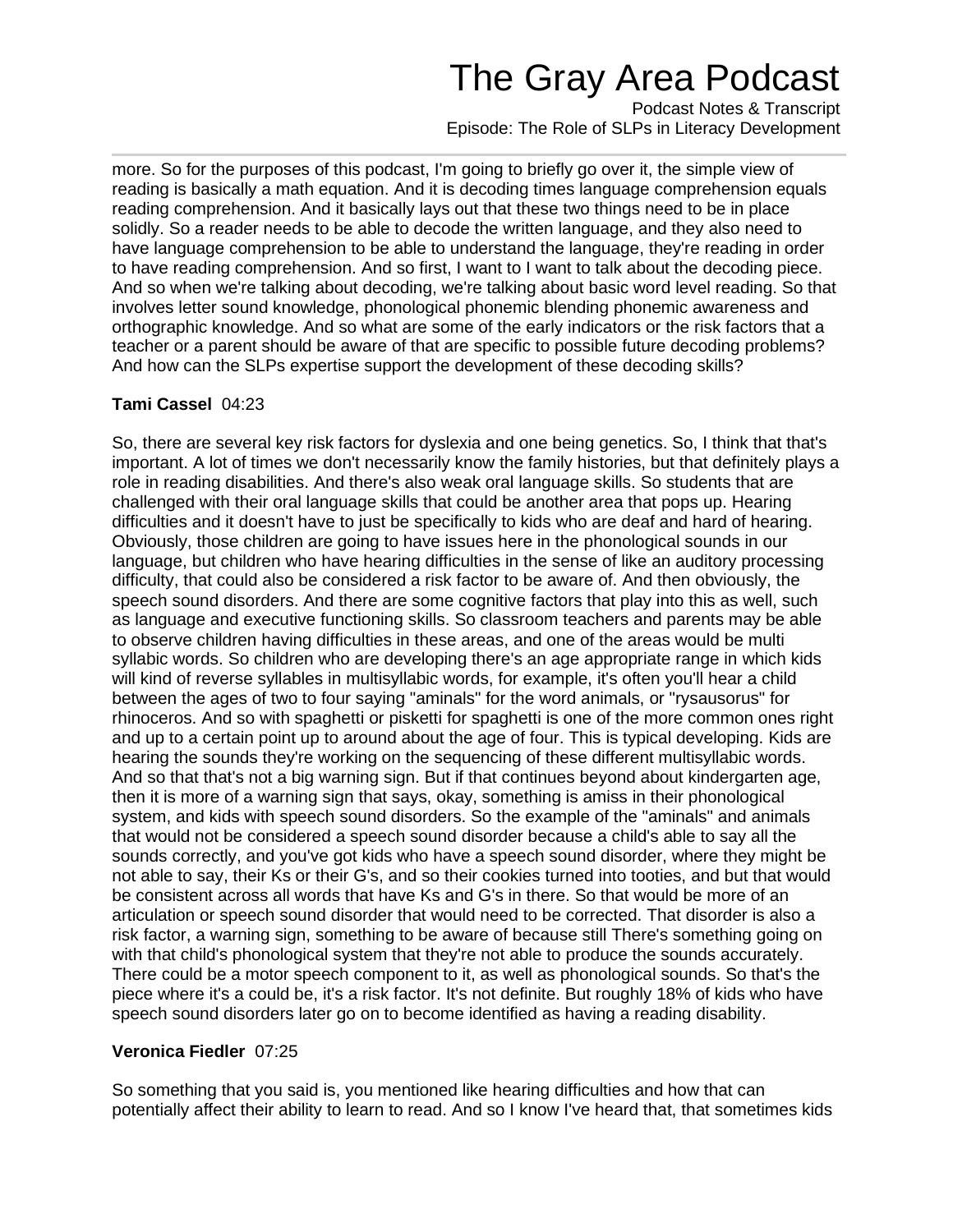Podcast Notes & Transcript Episode: The Role of SLPs in Literacy Development

who have had a series of ear infections when they're young like is this is something that we probably should be aware of as case managers, right?

### **Tami Cassel** 07:46

Absolutely. Yes. Kids with a history of ear infections or kids who have had PE tubes put in these would be children whose hearing system probably works okay, but they're not the sound Learning them are coming in muffled or they're coming in distorted. And so it might look like auditory discrimination problems later where the child's not able to discriminate the sound as they get is they're learning to read because they didn't discriminate the sound when they were learning those sounds as a young child.

#### **Veronica Fiedler** 08:19

Right. And so that sound... the awareness of the sound of the language is really important for that decoding piece. So let's like, look at the language comprehension piece of the Simple View of Reading. So Tammy, what are we talking about when we are talking about language comprehension specifically?

### **Tami Cassel** 08:38

So with language comprehension, we're talking about basically the ability to understand the message. And with young children, most of those messages are spoken to them and so their ability to understand the spoken message or the signed message, as they get older, language comprehension, plays in with reading comprehension and their ability to understand the message as they read it. And so we're not talking about, can they sound out the word, but when they do read the word do they attach meaning to that word as it applies to that sentence, because you know, so many of our words are, have multi meanings to it. And if a child only has a simple understanding of the vocabulary, they don't really have a deep understanding of the different meanings a word can take on that it's going to confuse them when they're reading a sentence or reading a story.

#### **Veronica Fiedler** 09:29

And so this goes beyond just like not knowing what the words mean, right? I mean, there's, there's something deeper going on with a child who has a language comprehension, like deficit.

#### **Tami Cassel** 09:39

Tell me more what you mean by that.

#### **Veronica Fiedler** 09:41

So you know, like, if a child just doesn't have a whole lot of background knowledge and doesn't have a lot of like a large vocabulary, obviously, their language comprehension is affected, but that's not necessarily a disability, that's something that can be, you know, remedied through just exposure to language and words, right? And so there is a whole other piece where language comprehension could be a disability or a deficit.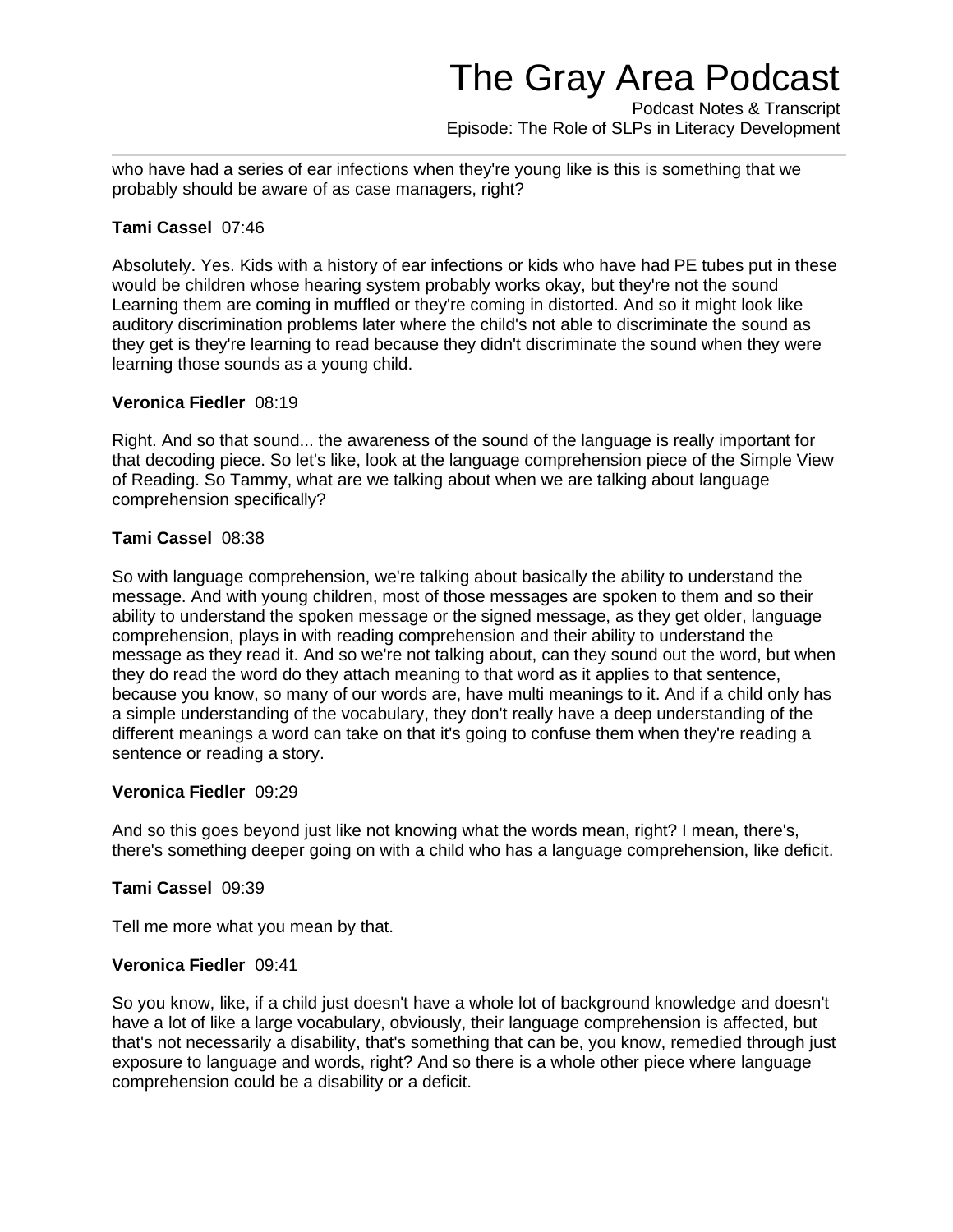Podcast Notes & Transcript Episode: The Role of SLPs in Literacy Development

### **Tami Cassel** 10:07

Absolutely, like language comprehension is can be a standalone disability because it's how it's how all those words connect in order for the child to make meaning out of the sentence. So it could be, they might know the meanings of the words. But maybe it's the order in which they appear that they're not understanding the meaning. If you think of our grammatical structures of passive voice versus active voice, if a child doesn't understand that syntactic difference, then they're going to be confused with the message as far as who's doing what to whom in the story. Typically, we don't talk like that. Kids will see those more complex syntactic structures when they're reading. And that's where they get started to become confused because they don't understand how those words interact with each other. In the sentence. a classroom teacher might see this child's ability to follow directions or they might see in the child's comment or how they participate in a group discussion, and so their words might, the classroom teacher might be confused by why the child made the comment that the child made, because they're not able, the teacher doesn't see how that child's comment links back to the topic of conversation that they're having. And so that could be kind of a little bit of a red flag for a classroom teacher might say, "Hmm. Interesting comment, I'm not sure. You know, I'm not sure how that relates". And so that would be just like a little red flag that they could have a conversation with the SLP to say, so this is, these are some of the things I'm seeing the child do in the classroom, or they might have an inability to understand jokes like the knock-knock jokes, they don't get that humor because that's a higher level understanding of language, and syntactical meanings as well as multiple meanings to the word because often that's where our humor comes from. It comes from the nuances of language, and how one word can have different meanings. And so in this context, it means something else, versus when you say it in a joke, it has this level of implication.

### **Veronica Fiedler** 12:08

Yeah. And that. So those are like some of the early risk factors that we would notice, you know, like in a classroom or at home. What I think is interesting about that is, to me that seems really challenging to see and to notice, right? I mean, if a kid isn't really getting jokes, and is a really young child, as a teacher, I might just say, "Oh, well, he just doesn't understand, just doesn't understand. And he's not old enough", or something like that. But like with decoding, you can hear it right in their language, if they're having an issue with that, I think that red flag is so much easier to notice. But these early risk factors with language comprehension seem a little bit more challenging to notice for somebody who is not trained.

### **Tami Cassel** 12:53

It's more of a teacher listening to their gut. I think if you were to pin them down and really have a conversation with them, they'd be like Yeah, I did notice that Oh, yeah, I noticed that too. And so it's kind of in comparison to the other kids in their classroom, or all the other kids getting the age appropriate job, and it has to be an age appropriate joke, right? I mean, you would be expecting them to be getting all the jokes that are, you know, their older kids would be getting. But if the other kids, the majority of the kids in their classroom are getting those jokes, and they're understanding it, or the majority of the kids in the classroom are able to participate on topic with the conversation of the discussion, then that's where the child who is not making relevant comments would kind of pop to the level of, "Well, that was an odd comment," but the teacher, yeah, if they're not aware of that, that they need to be looking for those kinds of behaviors, then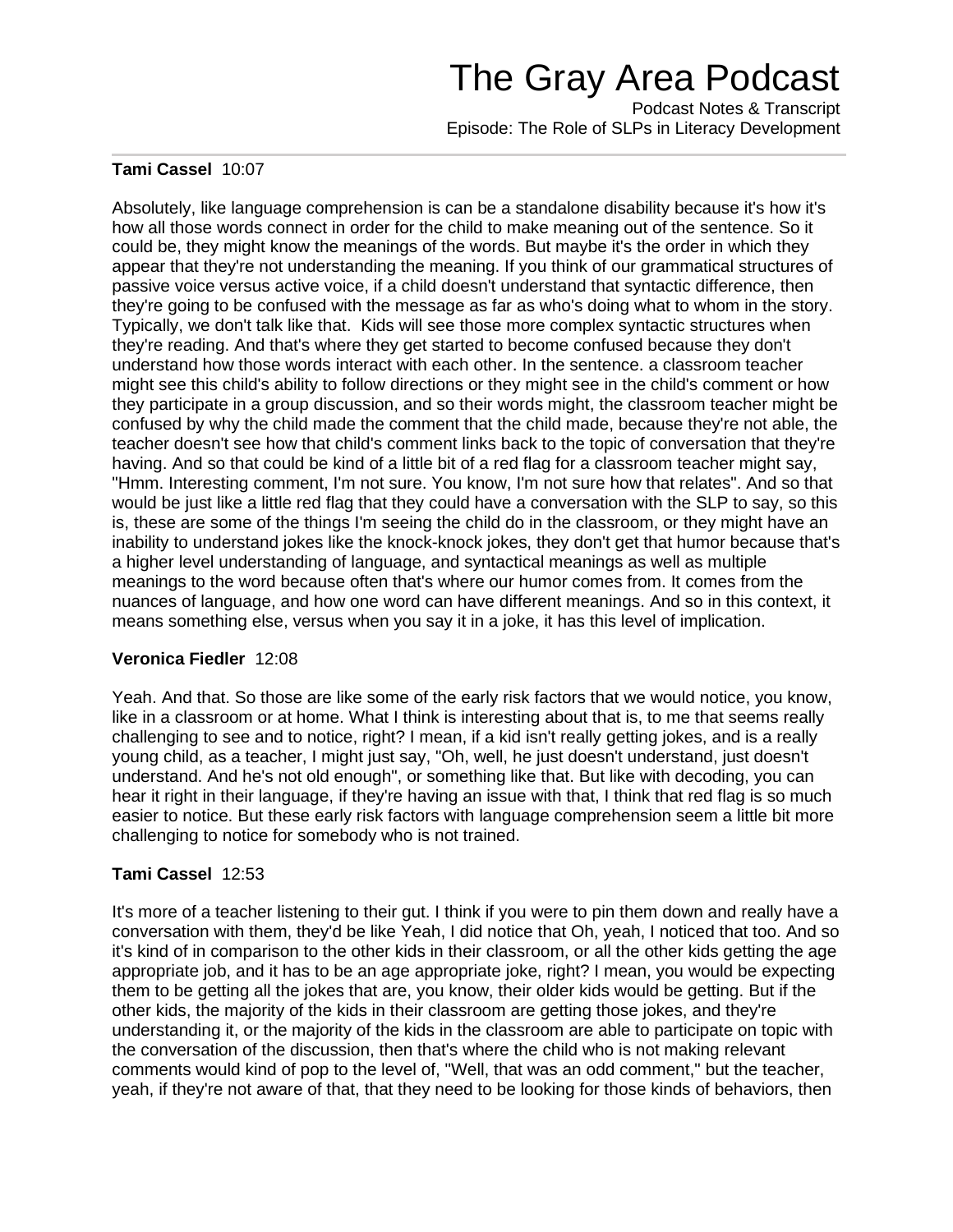Podcast Notes & Transcript Episode: The Role of SLPs in Literacy Development

they might just kind of smooth over it and not really realize that that has more of an implication in this child's language development, which would later impact their literacy development.

#### **Veronica Fiedler** 13:57

Interesting. Yes,

#### **Tami Cassel** 13:58

They might also see these kids using really simple sentences as opposed to complex sentences, they might see the kids using the same, you know, maybe they have immature vocabulary, like, they're always using the same word to, you know, I'm glad I'm about it, or it's a great thing to do, it's a great thing to do, it's a great thing to do, you know, they don't have another way of expressing the same concept.

#### **Veronica Fiedler** 14:21

Okay, or using maybe like simple descriptors like "that" for not naming an object but using "that" for everything or using his or her rather than a name because, okay, that's, that's really interesting. And so what I liked, what you said was, you talked about how teachers really kind of need to tap into their gut, because, you know, we talk a lot about, about data and gathering data. But sometimes that gathering data process starts with this sort of gut feeling or what we're noticing. And so trusting that and perhaps just like going to the SLP and having a conversation with them about what you're observing might be helpful.

#### **Tami Cassel** 14:59

Absolutely. And I liked what you said about using those referential pronouns. Because as adults, when we're talking to children, we are wonderful communication partners in the sense that we don't let children fail and have that breakdown. Other kids don't know how to repair the communication. And so you'll see that their peers will have some of that communication breakdown. But as an adult, we're going to constantly ask the question, "So who are you talking about?" "Who did this?" "Well, where did they go?" Because if a child's telling you a story about something that they did over the weekend, where as an adult or a listener, you don't have the reference to really be able to fill in the gaps. You have to do that with your questioning. And so the child comes in and says, "Yeah, we did all we have a great party this weekend. I went to my friend's house and he got this and then my other friend came over and we were doing this", and nobody really knows what they were doing or who their friends were. But as the adult will ask them the questions. So as a teacher, if you find that you're always needing to ask a lot of questions that a kid cannot tell a logically sequenced understandable story, then that might be another kind of red flag that says, Okay, we're we've got some word finding difficulties, we've got some, you know, lower weaker vocabulary, or they're not understanding the importance of using a character's name or being specific with a noun, as opposed to using the referential pronoun. So this and that and stuff, or maybe they can't remember they can't call it to, to their mind at the time that they're trying to tell you the story. Once again, that could be indicative of weak phonological system. Because if I can't remember what the word is, if I can't remember all the sounds in the word and the sequences of it, I'm not gonna be able to tell you what it is. Perfect example of when as an adult, we're learning a foreign language. It's not something we've heard a lot. And so it's like, you've heard the word, and now I'm trying to remember what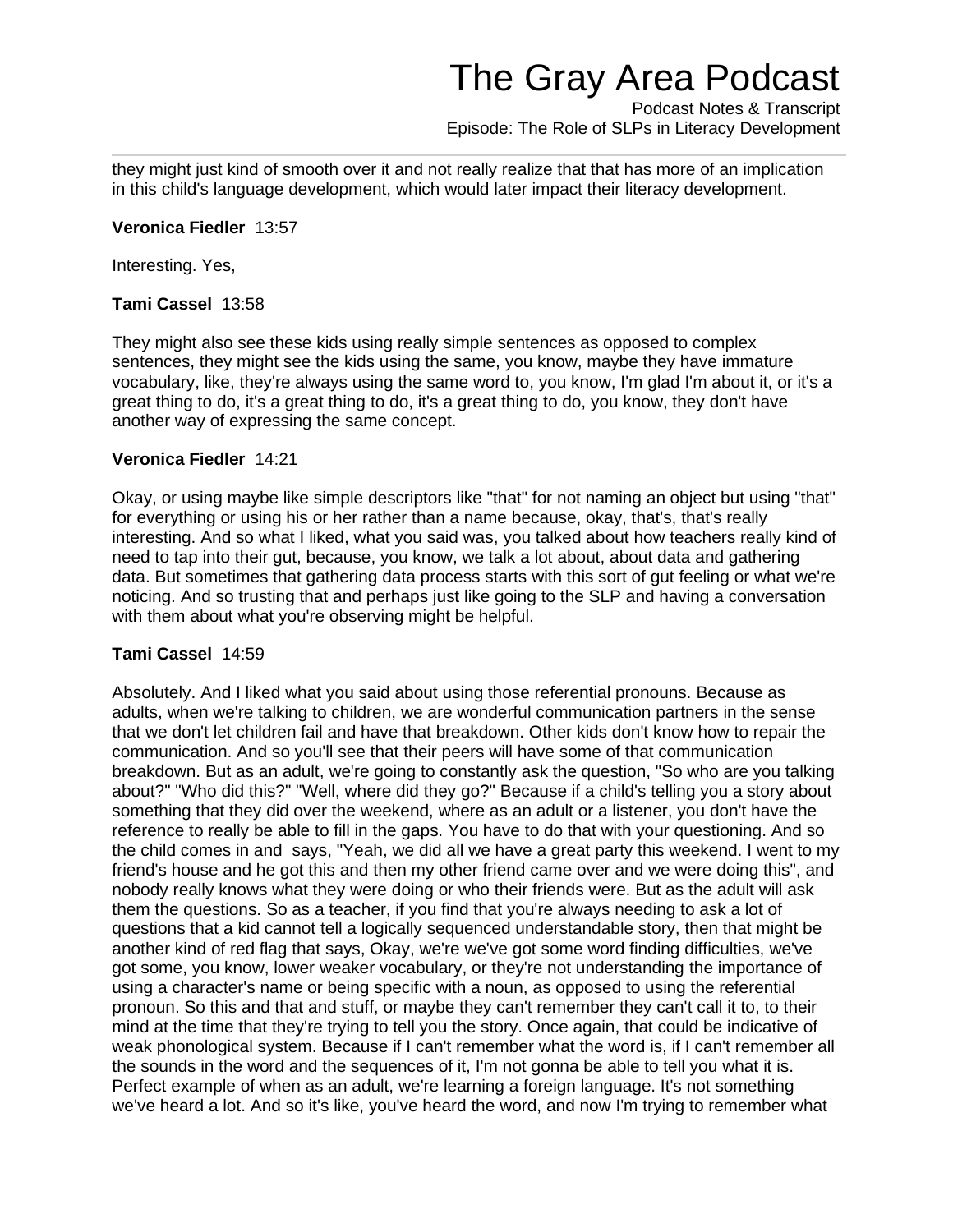Podcast Notes & Transcript Episode: The Role of SLPs in Literacy Development

the word is, but I can't remember the sequence of the phonemes because it's not something I can pull from my background. It's not something that I've been exposed to numerous times. And so as an adult, you're going to struggle in the beginning. And some obviously get it better than others, in learning a second language, children are going to have some of that same, the same behaviors, but it's going to be with their primary language that indicates a week phonological system in children. Um, and then there could be the one the kids who couldn't, who couldn't remember what the word is that they're trying to, you know, to use, because they don't they don't know the name of that item. And so they're going to use the word "this" and "that".

### **Veronica Fiedler** 17:37

Okay. Yeah, stuff. Yeah, that's helpful information. And so, so I'm a teacher and I have this like, sort of gut feeling that something's not right. So how do we assess for or to identify root cause of a language comprehension deficit?

### **Tami Cassel** 17:56

Well, so I mean, obviously, if you're referring to the IEP team, the speech language pathologist has assessments that look at the five areas of the language. If they're just trying to get some ideas from SLP, they can certainly have a conversation with the speech language pathologist to say, this is what I'm noticing what are some things strategies I can do to help support the child if the child is having difficulty following directions. So one, it could be they don't understand the words the teachers using or it could be their memory that they're not able to retain as much information. So if you give them a two-step direction, and they're not able to follow that, then reduce it down to a one step direction, and then just give them one step at a time. And if it's like I said vocabulary words, then it would be the typical child would need exposure to a new vocabulary word 25 times and that could be exposure by speaking it, reading it, seeing it manipulating it, you know, having it in the classroom as an item that can be played with or used. But for a child who's struggling with vocabulary, then they're going to need twice that amount of time of exposure to the words. And so the teacher needs to be very careful and not use "this" and "that" and use a lot of referential pronouns, even though they might, in the beginning have identified what the, the primary noun is. And then they jump to the, you know, if they say something like, you know, "we're going to, we're going to use the paints today in our, whatever rotation and so make sure you get that when you get the right color of it. When you go over there. in that section", they [teachers] need to be using the word "use the paints, get the right color for your paint". So the child is hearing that word "paint, paint, paint paint" over and over again, because they do in general, when we're talking, we will set the stage of what we're talking about. And then we will use the referential pronoun of "it" or "that" or "them", you know, he or she, and so that's why I think children use those pronouns over and over. Because those are the words that they're hearing more frequently, but they're not able to remember, what does that pronoun refer back to? or What does that noun or that the pronoun refer back to whether it's a he or you know this that. So it's really important use children's names, use the names of the items, especially for the younger developing kids.

### **Veronica Fiedler** 20:23

Okay, so the importance of the language that you use in the classroom on a daily basis, I hear in that answer. And so and that kind of brings us to the next question like how do we treat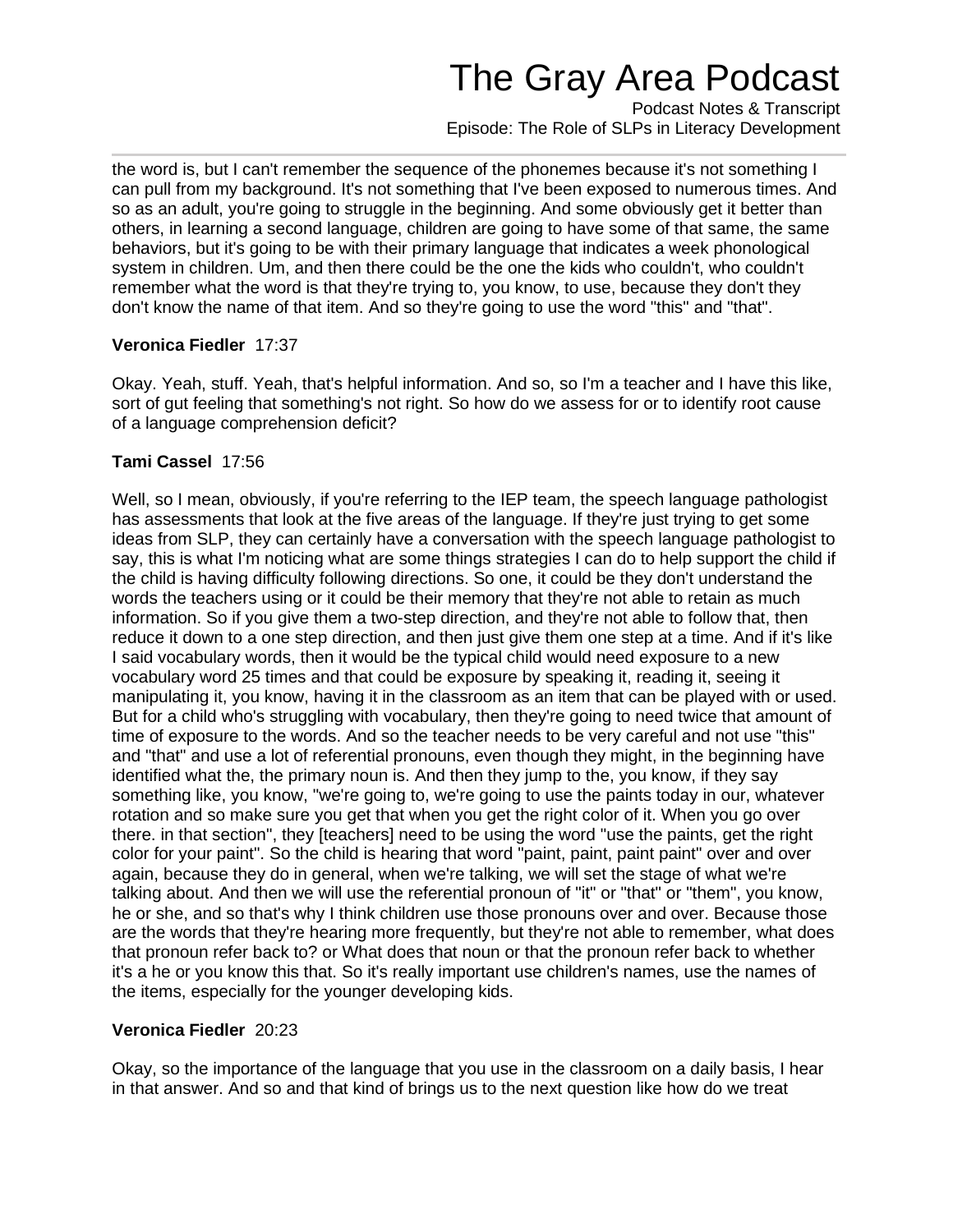Podcast Notes & Transcript Episode: The Role of SLPs in Literacy Development

language comprehension deficit? And what like, what can general educators in the classroom just do to help support that?

### **Tami Cassel** 20:42

Yeah, so you know, basically, you know, they're going to be getting assessment data from both formal and then if they're going down the path of an IEP referral, the speech language for the educational team will be doing comprehensive assessments so you'll have some formal assessment data. The formal assessment data should also be looked at in an informal setting to determine how does the child functionally use their language to communicate. And so based on that assessment data that comes from the entire educational team, which will include the classroom teacher, and their input on what is the child doing in the classroom, that's a cause for concern. Most of the time, that's why they're going to be referring to that even the teacher, or the parent is going to be the first line of defense to say I'm concerned about and typically it's the child speech intelligibility. But sometimes it can be the child's not talking at all. And that could be indicative of a language disorder or speech disorder. And so they're going to need that assessment data to be used to determine and develop a treatment plan for the child. And then the explicit instruction would actually be provided in that area, that deficit area with support from the classroom teacher. And so the teacher in the educational team, whether it's a speech language pathologist, or the classroom teacher or the special ed teacher, rather they would be working collaboratively to be supporting the issue so that the child might be getting services from the speech and language pathologist, as well as when the speech language pathologist is not in the classroom, then the classroom teacher kind of knows what the strategies and those interventions are. So they can continue to reinforce them.

### **Veronica Fiedler** 22:22

Great. And so how can we leverage our SLPs in the early years to prevent reading issues later on?

### **Tami Cassel** 22:32

Well, often, like I said, the first line of contact with families is through the speech language pathologist, because that's going to be the speaking is going to be the first area that we expect kids to be able to do. We don't expect three year olds to be reading. We don't expect them, some of them even five year olds not to be reading, but we do by the time they hit preschool kindergarten, we do expect a kid to be pretty functional communicator. And so that's going to be the first area that parents are going to be concerned with you know, "I can't understand him", or the teachers gonna say the same thing, "I don't know what he's saying". And so that conversation will start with the SLP coming in and doing the assessment and the referrals. The focus would then be around the child speech production. But it's important to remember or it could be around their understanding of language sentences, sentence structure, vocabulary, depending on what the area that's been. That's been brought forward for the, in the, in the problem solving team that discussion, say, "what are we concerned about?" So it's important for the assessment to be a really comprehensive assessment on all areas that could impact literacy, and not just focus on the articulation skills, because we know that's a piece of the child's phonological system. And it's being exhibited through the way they say the sound, but we also want to make sure of how they're receiving the information and so doing you know, phonological awareness assessments or for logical awareness skill sets to save, you know, is